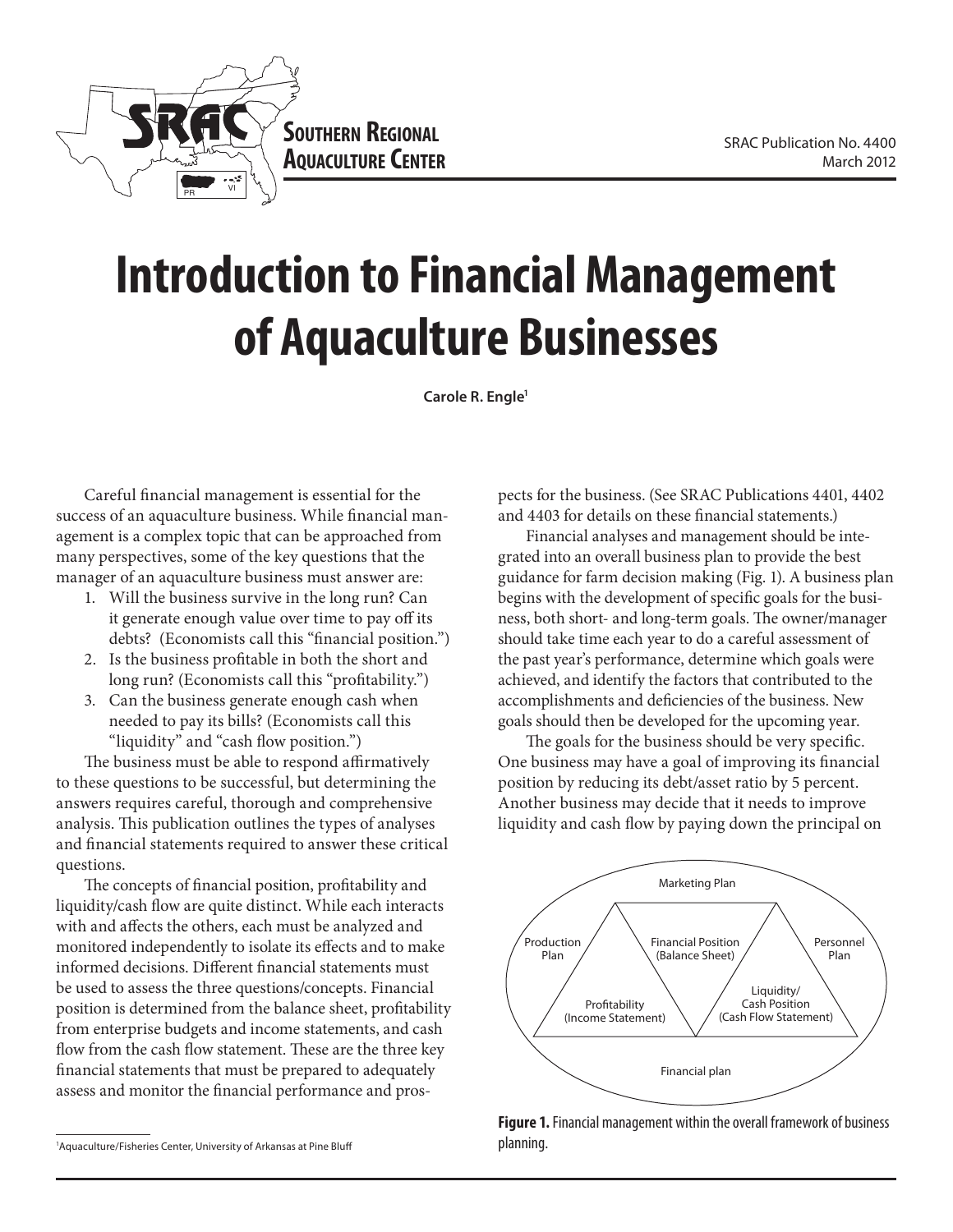its operating loan by 20 percent. A third business may seek to improve profitability by 3 percent by investing in additional aeration capacity to produce higher yields.

The remainder of this fact sheet will focus on financial management by addressing each of the three key questions.

## **Financial position: Will the business survive in the long run?**

Whether or not an aquaculture business will survive in the long run has a great deal to do with the financial position of the business. Financial position relates to the business's financial strength or weakness as determined from the balance sheet. A strong financial position is one in which the business has sufficient assets to cover its debt obligations; a weak position is one in which the debt obligations of the business exceed the value of its assets.

Banks use a business's financial position as a key factor in determining the level of risk in loaning funds to that business. A business with a strong financial position will find it easier to secure financing from banks than one with a weak financial position.

How exactly is financial position measured? It is measured from the balance sheet and the financial indicators calculated as part of its development. The balance sheet itemizes all the assets of the business and compares the value of the assets to the value of the business's debts. The bottom line on a balance sheet is the net worth. A positive net worth indicates that the value of the assets is greater than the value of the loans and that the business is solvent. Indicators such as the debt:asset ratio and others provide more specific measures of the overall financial strength or weakness of the business. SRAC Publication No. 4401 provides details on compiling and interpreting balance sheets and on the associated financial ratios for aquaculture businesses.

## **Profitability: Is the business profitable in both the short and long run?**

Profitability means that the revenue exceeds the expenses of the business. This is different from comparing assets and liabilities on a balance sheet to determine financial position. A profitable business may be in a weak financial position, and a business with a strong financial position may not be profitable.

Profitability must be evaluated on both a long-term and a short-term basis because business goals and decisions may differ depending on the time frame used. To look at whether an enterprise is generally profitable in

typical or average years, the most frequently used tool is the enterprise budget. The enterprise budget compares annual costs and returns for a business using average values for some period of time. It gives a general idea of profitability over that period of time for a typical set of costs, prices, yields, and feed conversion ratios. Because it is based on average values for fish price and yield, it can be used only to analyze the prospects for an enterprise in a general way. It is not a good measure of the short-term profitability of a specific business.

To analyze the short-term profitability of a business, the appropriate financial statement is the income statement. Unlike the enterprise budget, an income statement typically is prepared for the business for one specific year. It itemizes all revenue and all expenses for that year and calculates the profit or loss for that year. For this reason, it is also referred to as a profit and loss statement, or a P & L. SRAC Publication No. 4402 provides details on compiling and interpreting enterprise budgets and income statements for aquaculture businesses.

### **Liquidity and cash flow: Can the business generate enough cash when needed to pay its bills?**

Whether the business can generate enough cash when needed to pay its bills is the third key question that must be addressed. Liquidity (cash flow) is a separate concern from financial position and profitability. Profitable and solvent businesses may not have adequate cash flow to survive. Alternatively, highly liquid businesses may not be profitable or may not be solvent. For this reason, liquidity must be analyzed separately from the analyses of financial position and profitability.

Liquidity (the ability of the business to generate enough cash when needed to pay its bills) is a fairly broad concept and a number of financial indicators can be used to measure it. Of these, the cash flow statement is the most useful. In a cash flow statement, all cash revenue and expenses are recorded for each month and any surplus or deficit calculated. It shows the pattern of cash flows, indicates months with cash flow shortages, and shows when additional operating capital is required. The cash flow statement for the past year is the basis for developing a cash flow budget for the coming year. Projecting expected cash revenue and expenses for each month of the coming year is the best way to structure the business's operating loan to ensure that operating capital will be available in the months needed to avoid cash shortfalls.

The analysis of liquidity/cash flow does not measure profit because only cash revenue and expenses are con-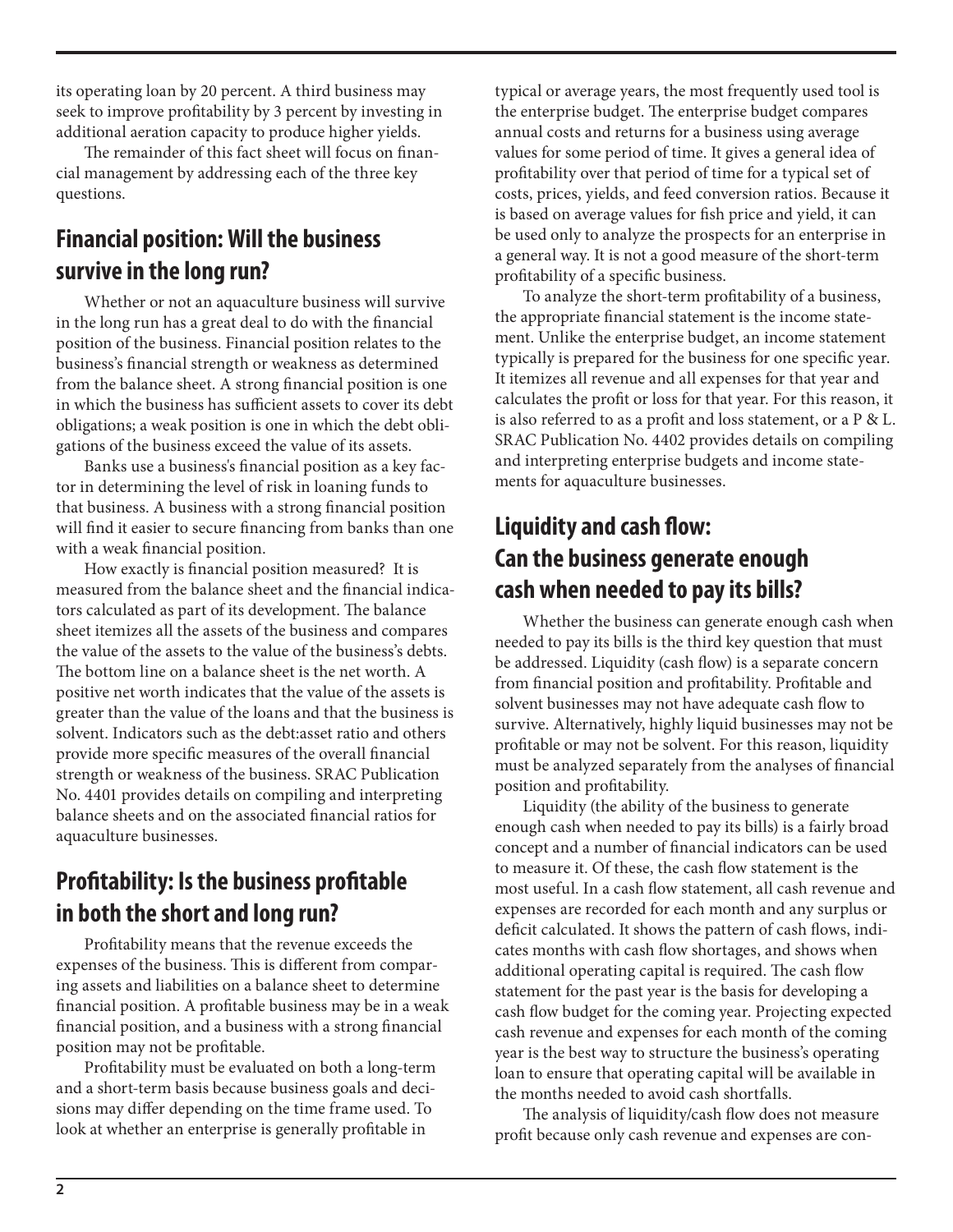sidered in the cash flow analysis. Important non-cash items such as depreciation are not included in a cash flow analysis as they are when the business's profitability is being analyzed. Similarly, the cash flow analysis does not include measures of the value of assets as compared to debt obligations and does not measure the business's financial strength or weakness, as does the balance sheet. SRAC Publication No. 4403 provides details on compiling and interpreting cash flow statements and budgets for aquaculture businesses.

#### **What is essential for an aquaculture business to survive financially?**

In the long run, the business must demonstrate increasing net worth and increasing financial strength, as viewed from the balance sheet. A business that is not generating enough value over time to pay off its debt obligations will not survive unless the owner is willing to invest capital from outside the business.

Secondly, the business must generally be profitable at projected future average prices and costs, as viewed from an enterprise budget. At the same time, the business must survive the short run for there to be a long run. In the short run, the business must be able to sell fish at a price that covers its costs but not necessarily all its fixed costs (depreciation, unpaid owner/operator and family labor).

The third important factor contributing to business survival, particularly in the short run, is for the business to have adequate cash flow. The business must generate enough cash revenue to make its payments when those payments are due. The cash flow budget must be based on a plan for having positive cash flows for each month to ensure that all bills are paid on time.

Any successful aquaculture business must have someone who spends a great deal of time planning and monitoring the financial performance of the business. Planning and monitoring must lead to actions that help the business meet its goals. The odds of short-term survival are enhanced when the manager monitors the business's cash flow statement on a monthly basis. Any deviations need to be noted monthly and corrective actions taken quickly. Long-term survival is enhanced by careful and thorough analysis of the entire financial performance of the business at least once a year. This includes careful examination of the balance sheet to determine the business's financial position and how it may have changed

over the course of the year. This must be followed by analysis of the income statement to evaluate whether the business generated a profit or loss for the year and to identify the major factors affecting the past year's profitability. Finally, the cash flow statement from the previous year must be scrutinized as the basis for developing a cash flow budget for the next year. Setting very specific goals for the upcoming year and then carefully monitoring and assessing throughout the year will maximize the chances of the business being successful.

#### **References**

- Engle, C.R., 2012. Assessing the Financial Position of an Aquaculture Business: Using Balance Sheets. SRAC Publication No. 4401, Southern Regional Aquaculture Center, Stoneville, Mississippi.
- Engle, C.R., 2012. Determining the Profitability of an Aquaculture Business: Using Income Statements and Enterprise Budgets. SRAC Publication No. 4402, Southern Regional Aquaculture Center, Stoneville, Mississippi.
- Engle, C.R., 2012. Evaluating the Liquidity/Cash Position of an Aquaculture Business: Using Cash Flow Statements. SRAC Publication No. 4403, Southern Regional Aquaculture Center, Stoneville, Mississippi.
- Engle, C.R. 2010. Aquaculture Economics and Financing: Management and Analysis. Ames, Iowa: Blackwell Scientific.
- Engle, C.R., S. Pomerleau, and G. Kumar. 2009a. Tools for financial management of baitfish and goldfish farms. CD-ROM. University of Arkansas at Pine Bluff, Pine Bluff, Arkansas.
- Engle, C.R., S. Pomerleau, and G. Kumar. 2009b. Tools for financial management of catfish farms. CD-ROM. University of Arkansas at Pine Bluff, Pine Bluff, Arkansas. Also available at *www.uaex.edu/ aquaculture/economics*.
- Engle, C.R., S. Pomerleau, and G. Kumar. 2009c. Tools for financial management of fish farms. CD-ROM. University of Arkansas at Pine Bluff, Pine Bluff, Arkansas. Also available at *www.uaex.edu/aquaculture/economics*.
- Engle, C.R. and N.M. Stone. 1997. Developing business proposals for aquaculture loans. SRAC Publication No. 381, Southern Regional Aquaculture Center, Stoneville, Mississippi.